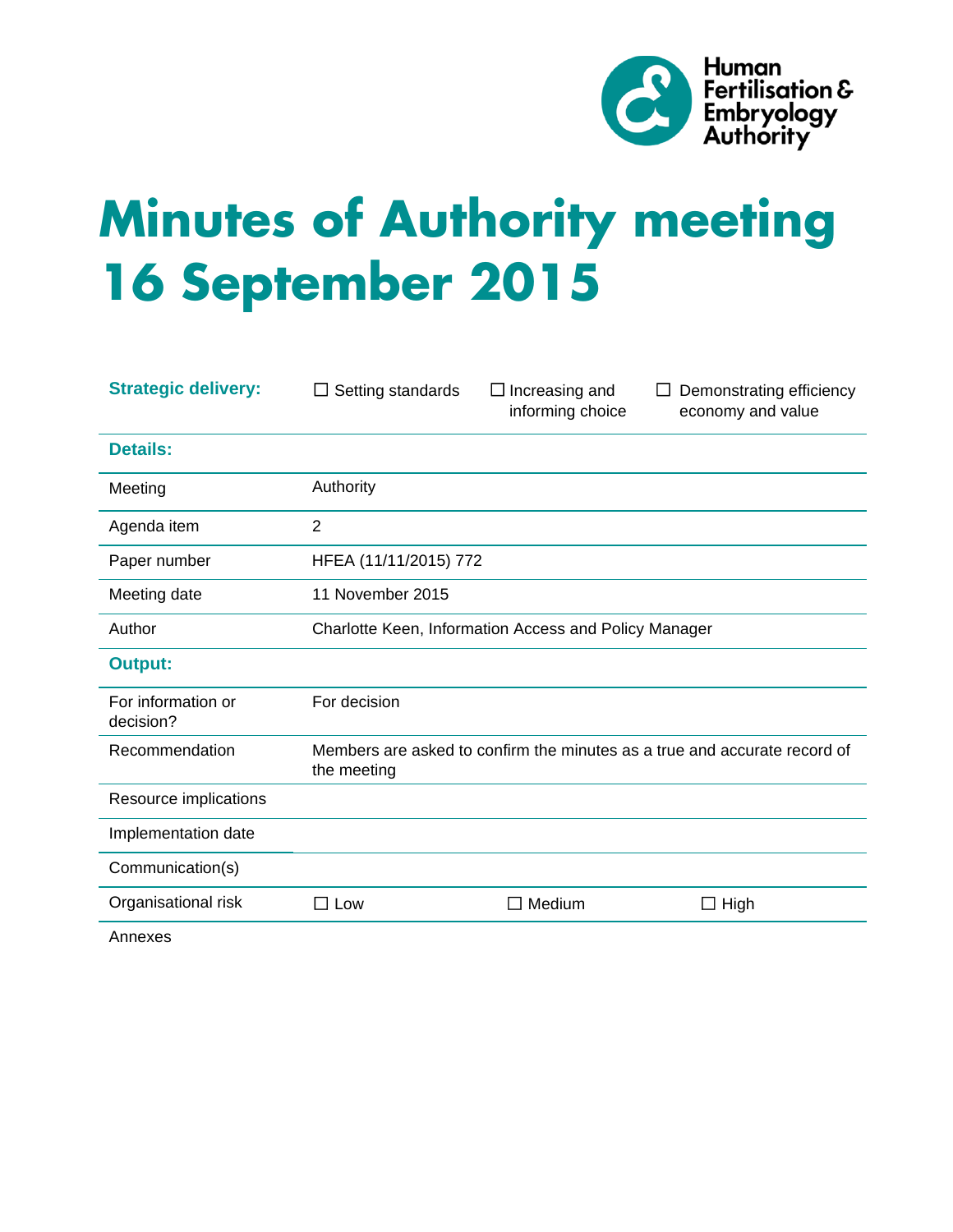## **Minutes of the Authority meeting on 16 September 2015 held at ETC Venues, Hatton Garden, 51-53 Hatton Garden, London, EC1N 8HN**

| Members present     | Sally Cheshire (Chair)<br>Dr Susan Price<br>Professor David Archard<br>Dr Andy Greenfield<br><b>Anthony Rutherford</b><br>Dr Alan Thornhill | Kate Brian<br>Yacoub Khalaf<br>Margaret Gilmore<br>Anita Bharucha<br>Rebekah Dundas                |
|---------------------|---------------------------------------------------------------------------------------------------------------------------------------------|----------------------------------------------------------------------------------------------------|
| Apologies           | Bishop Lee Rayfield                                                                                                                         |                                                                                                    |
| <b>Observers</b>    | Ted Webb (Department of Health)                                                                                                             | Steve Pugh (Department of Health)                                                                  |
| Staff in attendance | Peter Thompson<br>Nick Jones<br>Juliet Tizzard<br>Sue Gallone<br>Debra Bloor<br>Catherine Drennan<br>Paula Robinson                         | Joanne Anton<br>Andrew Leonard<br>Sara Parlett<br>Paula Nolan<br>Joanne McAlpine<br>Charlotte Keen |

#### **Members**

There were 11 members at the meeting, 7 lay members and 4 professional members

## **1. Welcome, apologies and declarations of interest**

- **1.1.** The Chair opened the meeting by welcoming Authority members and members of the public to the fifth meeting of 2015. As with previous meetings, it was being audio-recorded and the recording would be made available on the HFEA website to enable interested members of the public who were not able to attend the meeting to listen to the HFEA's deliberations. This was part of the HFEA's drive to increase transparency about how the Authority goes about its business.
- **1.2.** Apologies were received from Bishop Lee Rayfield.
- **1.3.** Declarations of interest were made by:
	- Anthony Rutherford (Consultant in Reproductive Medicine and Gynaecological Surgery at a licensed centre)
	- Kate Brian (Regional organiser for London and the South East for Infertility Network UK)
	- Yacoub Khalaf (Person Responsible at a licensed centre)

### **2. Minutes of Authority meeting held on 8 July 2015**

**2.1.** Members agreed the minutes of the meeting held on 8 July subject to a minor amendment. The Chair agreed to sign the minutes as amended.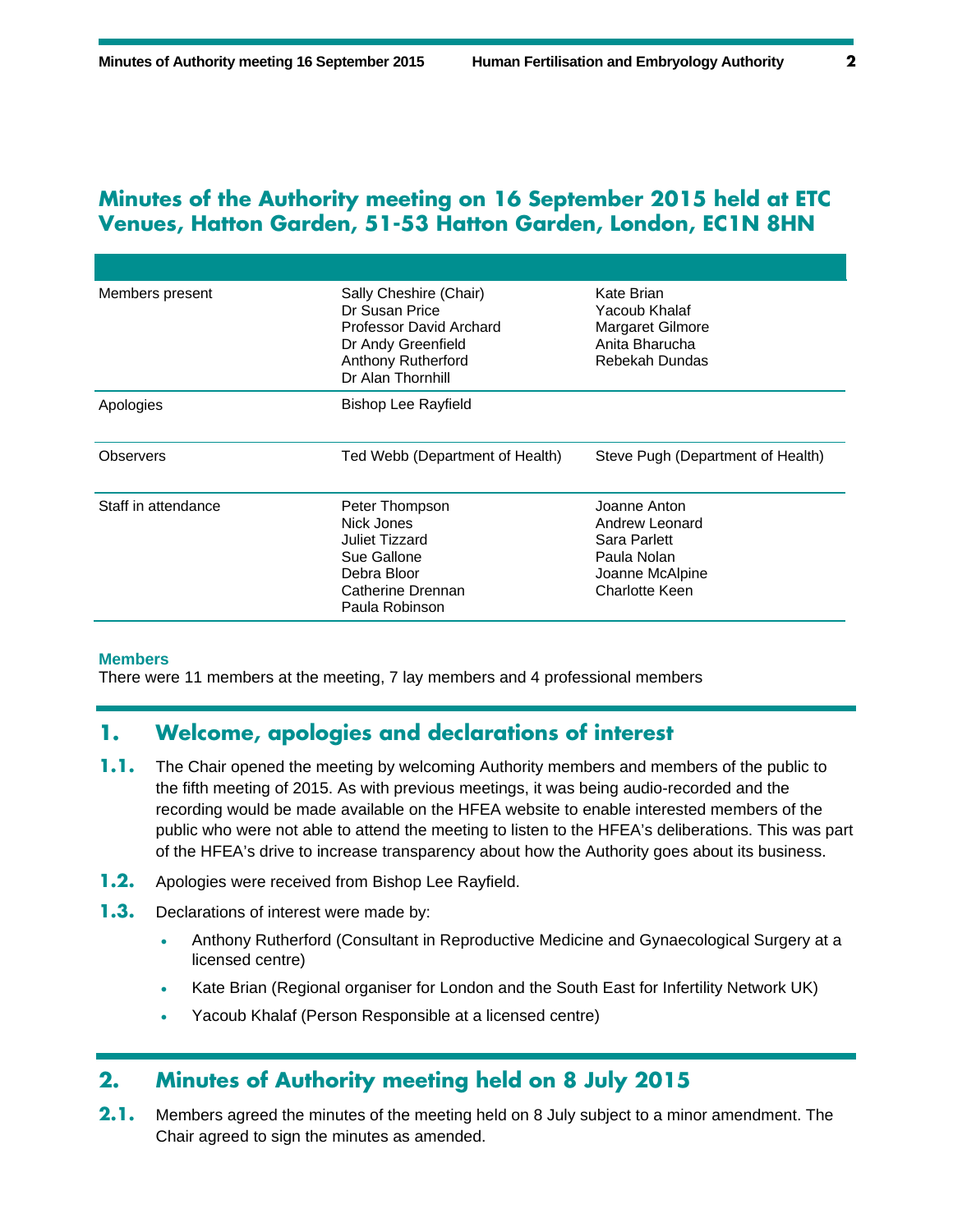## **3. Chair's report**

- **3.1.** The Chair informed members that, since the last Authority meeting, she had attended a range of events with organisations in the IVF sector and the wider health and care system.
- **3.2.** On 14 July the Chair attended a Ministerial meeting with the Chairs of the health sector's arm's length bodies (ALBs), together with a cyber security seminar for ALB and Executive Agency Chairs and Non-Executive Directors. On the same day the Chair, together with the Chief Executive, attended the Human Tissue Authority's (HTA)  $10<sup>th</sup>$  anniversary review event.
- **3.3.** The Chair reminded members that the HFEA was currently having its Triennial Review to look at the functions of the organisation and whether those functions were carried out in the most efficient way possible. As part of that review, the Chair advised that she had been interviewed by the Department of Health's review team on 29 July and thanked Authority members and members of the Executive who had also taken part in the review for their contributions.
- **3.4.** On 9 and 10 September, the Chair, together with an Authority member, interviewed for new members of the HFEA's independent Appeals Committee. The Chair of the panel was Dame Elizabeth Filkin and the panel was looking to appoint a Chair, Deputy Chair and two lay members to the committee since the terms of office for those members who were currently sitting on the committee had come to an end. The Chair confirmed that the panel was successful in identifying four high-quality candidates, all of whom had accepted the positions.
- **3.5.** The Chair informed members that she, together with a representative from the Department of Health and an independent person, would be conducting interviews on 17 and 23 September to recruit two new members to the Authority – a nurse or counsellor and a clinical geneticist – to replace two current members who would be stepping down after their terms of office came to an end.

## **4. Chief Executive's report**

- **4.1.** The Chief Executive advised members that, on 13 July, he had attended the first Department of Health led project board meeting in relation to the Triennial Review. The board was also scheduled to meet again on 22 September. A number of stakeholders and Authority members had been contacted and asked to participate in interviews and workshops, and the Chief Executive expressed his thanks to all who had taken part in the process.
- **4.2.** On 17 July, the Chief Executive attended an Association of Chief Executives meeting with Sir Jeremy Heywood, Cabinet Secretary and Head of the Civil Service. On 3 September, he attended the National Information Board (NIB) Leadership summit meeting in Manchester. The Chief Executive reminded members that the NIB was an initiative led by the Department of Health involving all of the health sector's ALBs to make significant changes to the way in which information was used within the health and care system. The HFEA's role was limited given its specialist remit although it was appropriate that it was involved.
- **4.3.** Press Coverage: the Chief Executive summarised press coverage since the last Authority meeting, details of which had been circulated to members.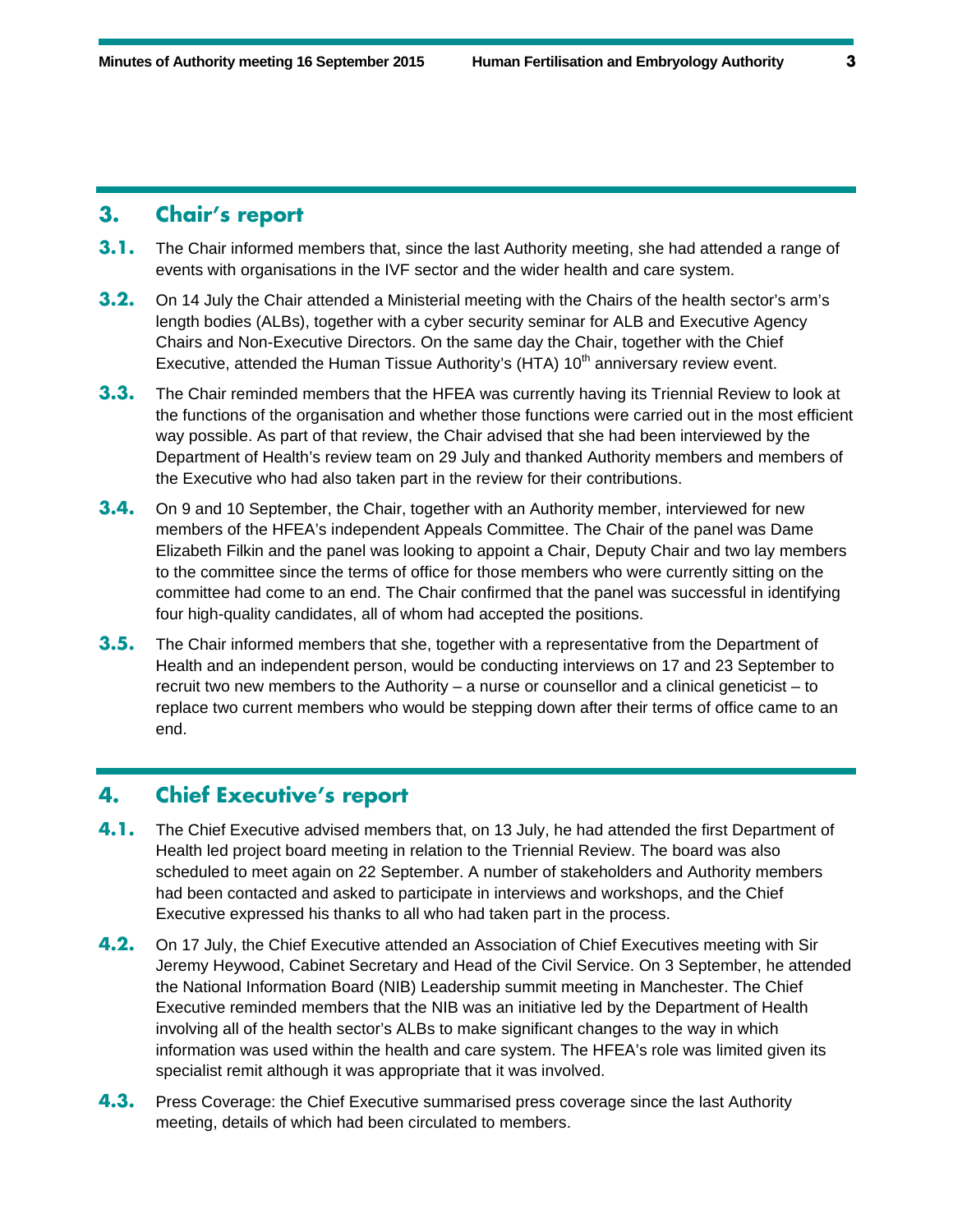- **4.4.** National Sperm Bank: the press office had received a lot of calls following reports that the sperm bank had only recruited nine donors.
- **4.5.** Genome Editing: the Chief Executive advised members that there had been a public statement by high-profile scientists, calling for an open debate on genome editing in a treatment context. The Chief Executive emphasised that the so-called CRISPR $<sup>1</sup>$  technique had been legal in a research</sup> context in the UK since 2009, although use of such techniques in treatment remain illegal.
- **4.6.** Egg freezing: the Chief Executive advised members that egg freezing had been one of the most popular topics in the press throughout 2015, and it had recently been picked up again by Professor Robert Winston. The HFEA had also received enquiries about the data it held.
- **4.7.** Legal parenthood: the Chief Executive advised members that there had been some press coverage since the judgment by the President of the Family Court granting the families concerned legal parenthood. The cases followed errors made by some clinics in taking consent, after the law had been changed in 2009 to allow the partners of women, who were neither married nor in a civil partnership, and having treatment with donor sperm, to become the legal parent at birth. These hearings had no doubt been very stressful for the families involved and the judgment was clearly welcome news for them.
- **4.8.** As the regulator, the HFEA had worked hard to make sure that clinics understood this complex aspect of the law and, as soon as the first case of this kind had come to light, the HFEA had asked clinics to review all relevant patient records. The HFEA continued to work with the clinics involved to make sure affected patients were contacted and offered the support and advice that they needed. The Chief Executive advised members that the HFEA had also changed its focus on inspection to pay special attention to consent processes in clinics so as to ensure that they were tightened up where necessary and that staff were properly trained.
- **4.9.** Although the primary responsibility for the errors lay with the clinics concerned, as the regulator the HFEA felt it only right to take responsibility for its role in the matter and had issued a press release to reassure both the patients involved and the public as a whole that the situation was being proactively managed. The Chief Executive advised members that he had been interviewed on the Today programme on 12 September and that had been reported in a number of newspapers.
- **4.10.** The HFEA would also review the action it had already taken, alongside the Judge's recommendations, to minimise the risk of this happening again.

## **5. Committee chairs' updates**

1

- **5.1.** The Chair of the Statutory Approvals Committee (SAC) reported that the committee had met on 30 July and 27 August. There had been four preimplantation genetic diagnosis (PGD) applications in July to consider; three were approved and one was refused. There had been two requests for Special Directions, both of which were granted. In August, there had been four PGD applications and one novel process application, all of which were approved.
- **5.2.** The Chair of the Licence Committee advised members that the committee had met on 16 July and 10 September. At its meeting in July, the committee approved one research renewal

<sup>&</sup>lt;sup>1</sup> CRISPR is a scientific acronym, and stands for 'clustered regularly interspaced short palindromic repeats'.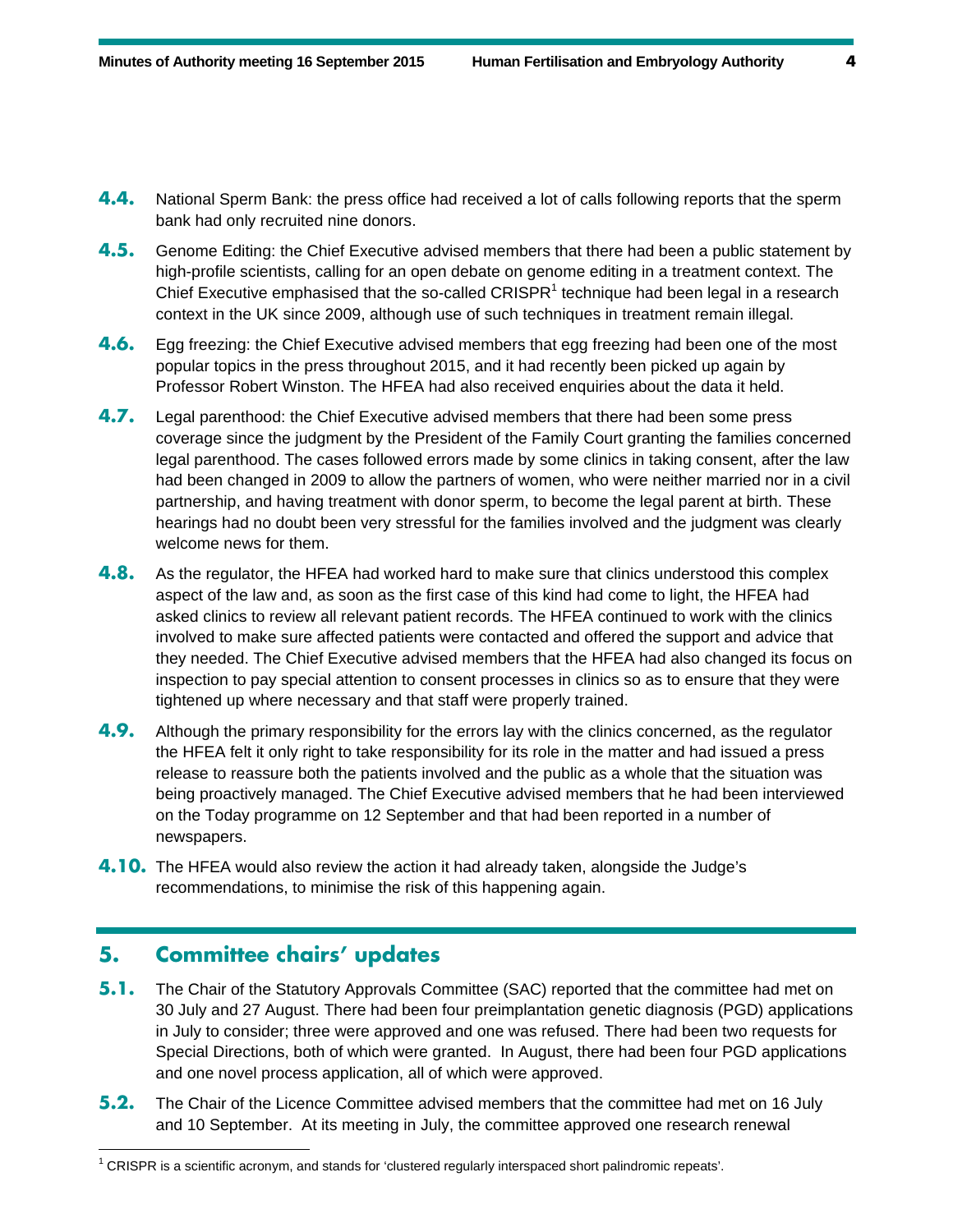application, noted one incident report and two changes to research objectives which had been supported by lay summaries. At the 10 September meeting, the minutes of which had not yet been published, the committee considered four research renewal applications and an initial research application, together with an update following a voluntary revocation.

**5.3.** The Director of Strategy and Corporate Affairs advised members that the Executive Licensing Panel (ELP) had met five times since the last Authority meeting and had considered one treatment and storage initial licence application, which was granted; four treatment and storage renewal applications, all of which were approved; eight interim treatment and storage inspections, all of which were approved; and ten variations, all of which were approved. ELP also considered one application for Special Directions to extend a research project pending renewal, one voluntary revocation, both of which were granted and, finally, considered one executive update on progress against an initial licence in a new centre.

# **6. Strategic performance report**

- **6.1.** The Chair introduced this item, advising that the strategic performance report was a general summary of both the HFEA's performance measures, the progress towards implementation of the strategy, the HFEA's programmes and their status, and generally the wider performance of the Authority.
- **6.2.** The Director of Compliance and Information provided an overview of the way in which the HFEA strategy and the 2015/16 business plan were being implemented within the Compliance and Information team. The overarching vision of the HFEA's strategy – high quality care for everyone affected by assisted reproduction – was underpinned by the following functions within the team:
	- Setting standards by:
		- Delivering the full compliance cycle to maintain standards for patients
		- Identifying and implementing ways of improving the quality and safety of care
	- Increasing and informing choice by:
		- Maintaining the Register of Treatments and Outcomes and supporting clinics in reporting the data
	- Efficiency, economy and value by:
		- Modifying the HFEA's way of working to ensure the organisation was responsive, agile, innovative and effective in achieving its strategic and statutory goals.
- **6.3.** The Director of Compliance and Information advised members that the Compliance and Information team was heavily involved in the IfQ programme of work. The inspection year for 2015/16 was also more demanding than the previous year. There was also a full programme of work in processing PGD applications.
- **6.4.** The Director of Compliance and Information informed members that there had been an increase in resilience and capability within the team following an earlier period of turnover. A number of new members of staff had been successfully recruited, with additional resource within the Donor Information team, a strong Business Support team and a full complement of Inspectors.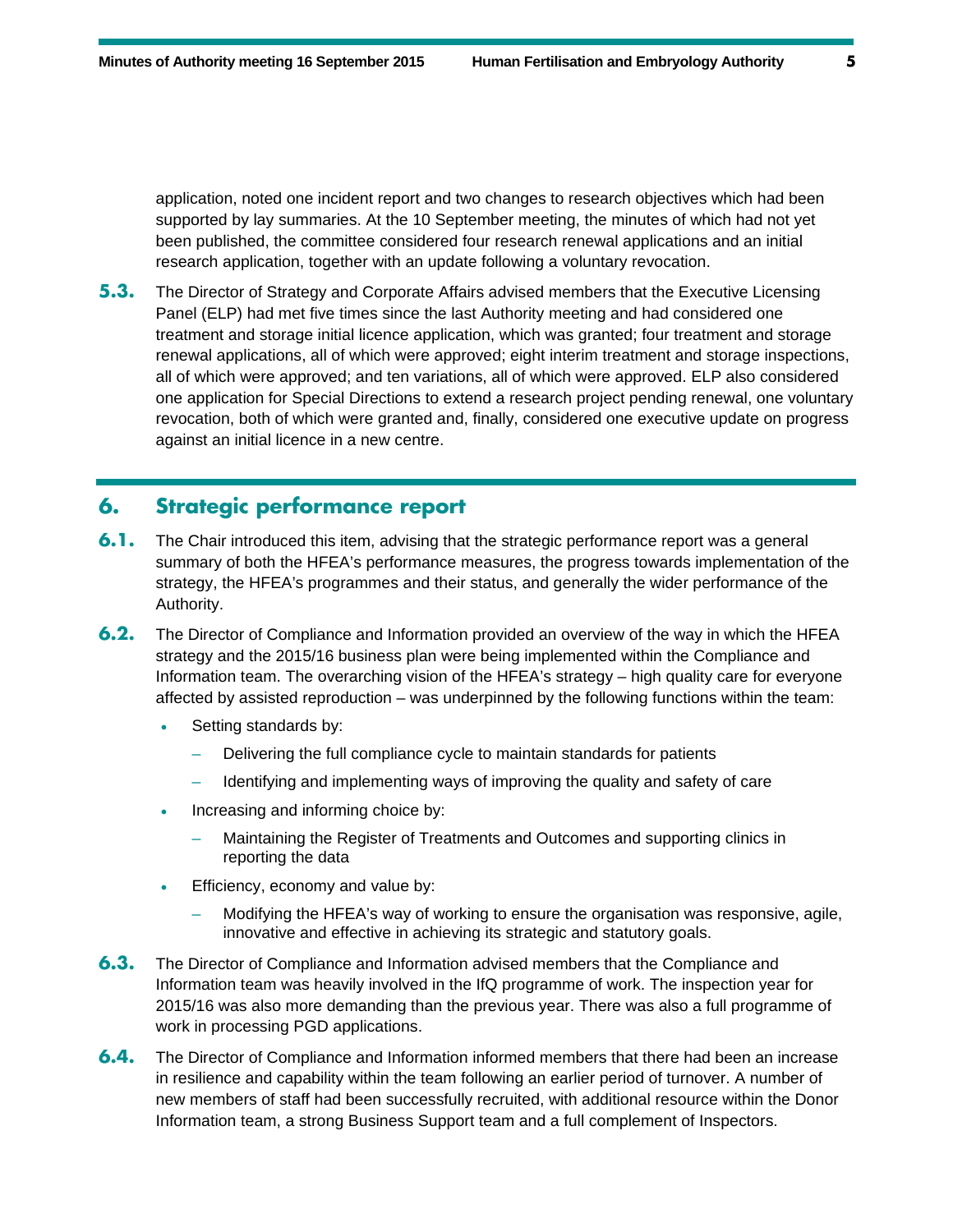- **6.5.** The Director of Compliance and Information provided an overview of the PGD application process. The team had experienced a steady increase in the volume of applications, with applications varying considerably month on month. There had been more applications than usual for this time of year and the team had already processed more applications than in the whole of 2014. Despite activity levels having increased, the applications were still being consistently processed within key performance indicators (KPI) targets, with 100% being processed within 66 days since March. The number of incidents reported by clinics has remained steady, with between 40 and 50 incidents reported each month.
- **6.6.** The Director of Compliance and Information advised members that, in order to assure the quality of the information held by the HFEA , the Information team carried out two updates of Choose a Fertility Clinic (CaFC) each year, where clinics were required to verify their data. The Information team also played a role in checking the quality of information held at clinics, and the audit team accompanied the inspectors on about 25 inspections a year and reviewed a sample of around 250 patient records at each of those sites. The HFEA also had an obligation to validate its fee income to the National Audit Office (NAO) by checking 1,000 cycles a year to ensure that those cycles reported were carried out.
- **6.7.** The Director of Compliance and Information advised members that the Information team also provided advice and support to clinics, dealing with about 375 email and 85 telephone queries each month. The IfQ programme should help to streamline some of this activity with a much more straightforward system for clinics to interact with.
- **6.8.** The Director of Compliance and Information reminded members that they received a report at their meeting in July on Opening the Register. Members noted that the Donor Information team received on average about 25 applications a month seeking further information, which was a 20% increase on the previous year. In order to improve that experience and outcomes for applicants, the Executive had embarked on a number of policy initiatives, including launching a support service in April 2015.
- **6.9.** The Director of Compliance and Information advised members that the team also provided an IT support service to both clinics and colleagues which included:
	- Clinic IT support
		- Running the Electronic Data Interchange (EDI) helpdesk
		- Taking approximately 30 calls per week
	- Helpdesk calls for HFEA staff:
		- An 'office hours' service to keep the computers and systems running
		- Around 40 formal user generated requests a week
		- Around 25 informal requests a week.
- **6.10.** The Director of Finance and Resources advised members that the Finance team were meeting all of their performance indicators, in particular those on prompt payment and recovery of debts. In terms of the HFEA's financial position, the strategic performance report included the management accounts as at the end of June 2015. The position at the end of August was quite similar, with the trend of treatment fees being less than expected continuing. There was currently no cause for concern as there had been similar savings on expenditure on salaries in particular, and legal expenses had been less than anticipated.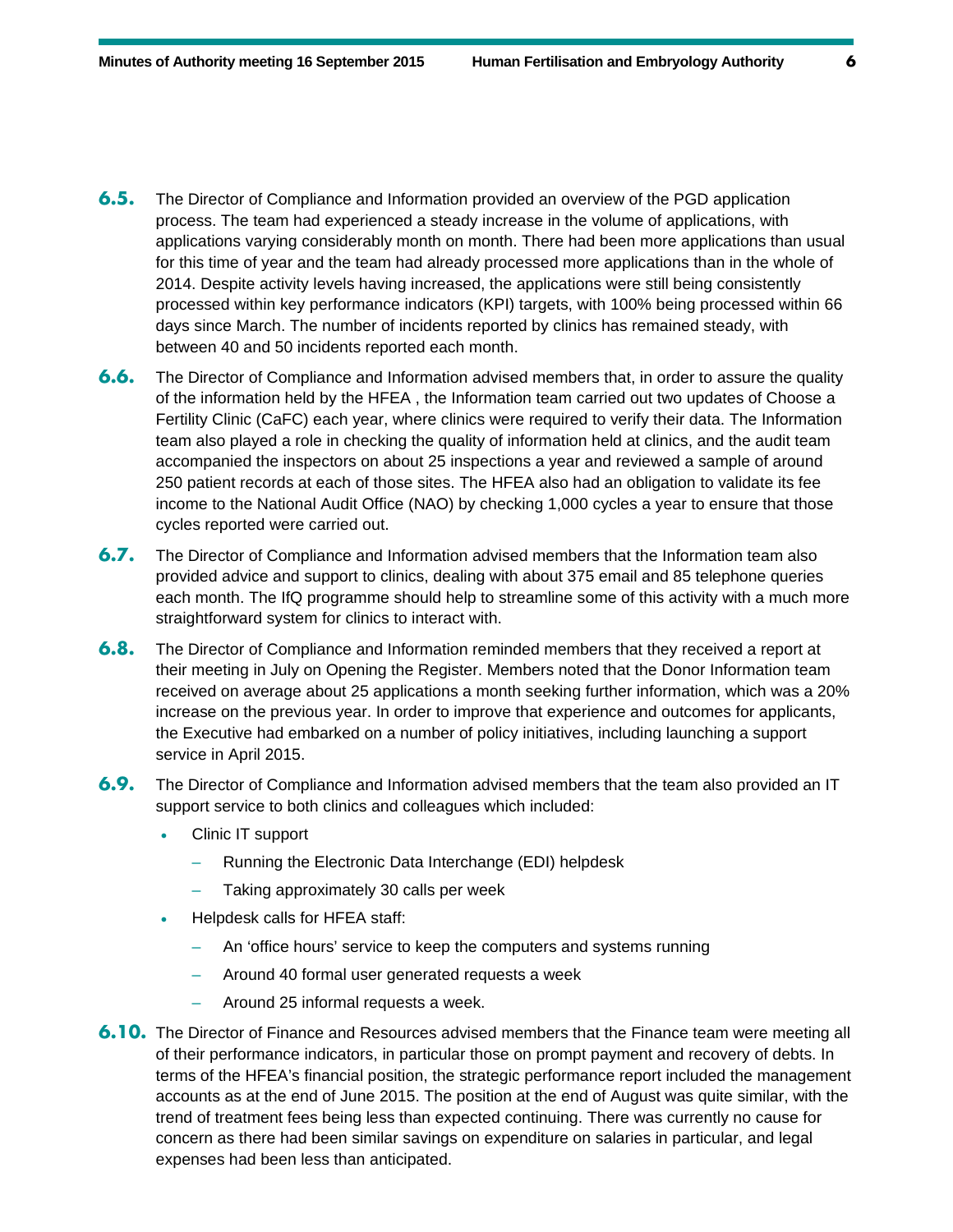- **6.11.** Looking ahead to the budget position for the next financial year, the Director of Finance and Resources advised members that the HFEA had not been subject to the spending review requests to model savings of 40% and 25%. Nevertheless, it was still important to look for efficiencies. There was also an uncertainty about the costs for the next financial year and consideration needed to be given to the costs incurred following the office move next spring, and the potential impact on fees, which needed to be increased in 2016. Over the next month or so, the Executive would be firming up its proposals on how to take that increase forward. Those proposals would be brought to Authority members at their next meeting in November. The Chair emphasised that it was the first time the HFEA had considered raising treatment fee income for many years, and it was unlikely that they would increase substantially.
- **6.12.** The Director of Strategy and Corporate Affairs advised members that, in relation to the strategic performance report, the only issue to note was that there had been a slight reduction in visits to the HFEA website. It was likely that this was, in part, due to communications staff focusing on designing the new website.
- **6.13.** The new refreshed brand identity had been rolled out, making it more clear and recognisable. New leaflets and guidance would be produced incorporating the new identity in time for the alternative parenting show on 19 September and the fertility show scheduled to take place in the first week of November. Both events were an opportunity for the HFEA, as the regulator, to meet prospective patients, donors and recipients of donor gametes face to face, and to provide them with information. The Director of Strategy and Corporate Affairs expressed her thanks to the Communications team for their hard work. The Chair asked for the dates of the alternative parenting show and the fertility show to be advertised on the HFEA website and the Director of Strategy and Corporate Affairs agreed to send a note to members following the shows to provide them with feedback.
- **6.14.** Following a discussion, members noted the presentation and the latest strategic performance report.

## **7. Regulating mitochondrial donation**

- **7.1.** The Chair introduced this item and reminded members that, back in February 2015, Parliament approved Regulations to allow techniques to prevent serious mitochondrial disease. The HFEA had therefore been required to develop a licensing process which would come into effect on 29 October 2015.
- **7.2.** The Policy Manager reminded members that on 29 October, the UK would be the first country in the world to regulate mitochondrial donation for the avoidance of serious mitochondrial disease. This had been a result of extensive work over the last four years, carried out by researchers, campaigners, policy makers and other stakeholders alike. Since the Regulations were passed earlier this year, the HFEA had been tasked with designing a regulatory framework within which the HFEA could put the law into practice. That framework would comprise of three stages that a clinic wishing to offer mitochondrial donation would have to follow. The Policy Manager advised members that the three stages were:
	- How to seek approval to carry out mitochondrial donation
	- How to run a good quality service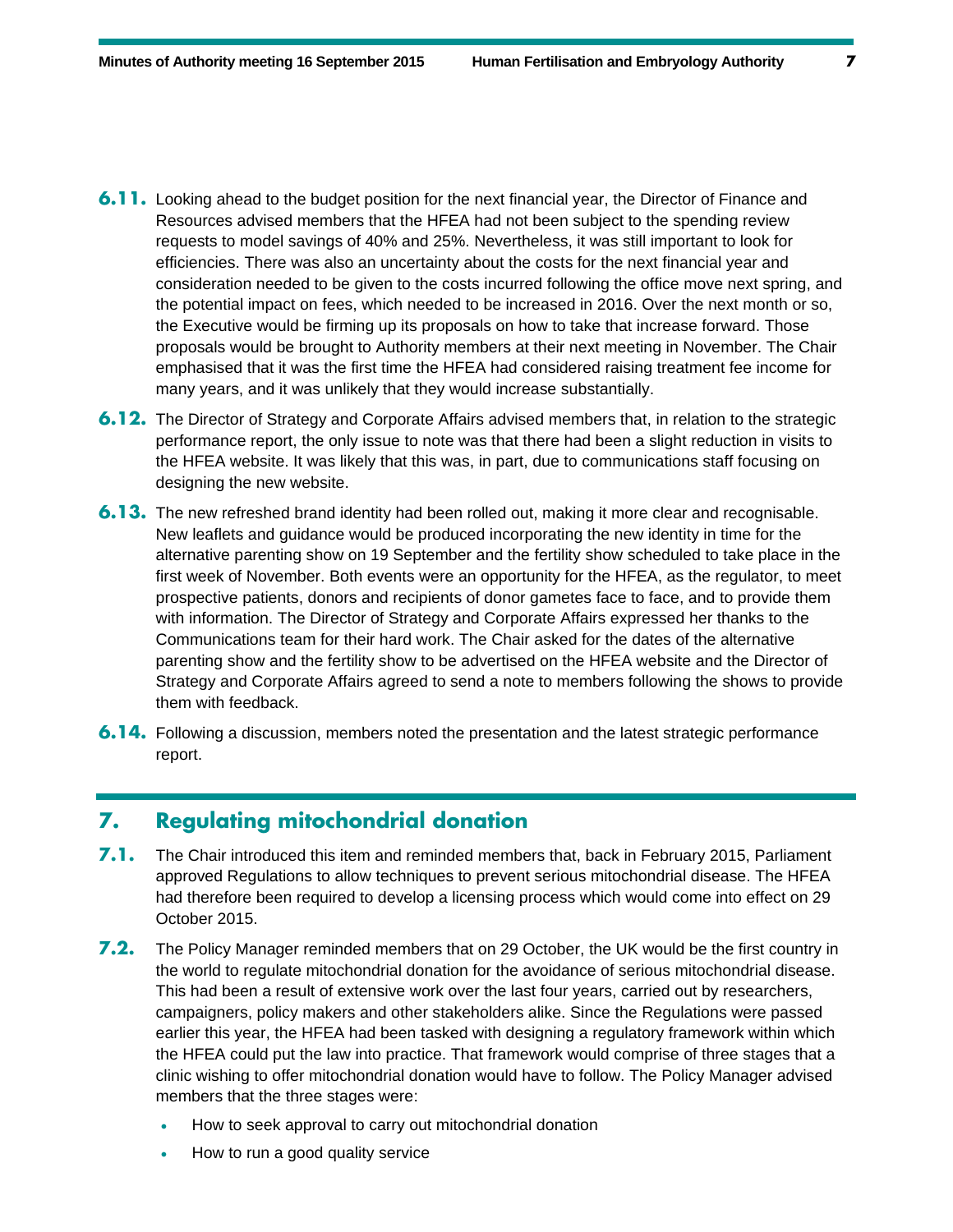- The clinics' obligations following treatment.
- **7.3.** The Policy Manager advised members that the new regulatory framework would be communicated to clinics on 29 October 2015, when the Regulations came into force. The first stage would be to set out how the clinic would apply to the HFEA to be licensed in order to carry out mitochondrial donation. As with any new treatment, it was important that the treatment must be judged to be safe and effective before it was made available. The HFEA expert panel had considered the safety and efficacy of the two techniques of maternal spindle transfer (MST) and pronuclear transfer (PNT) in three reports and it had recommended that a number of tests should be completed before treatment could be offered. Accordingly, once those tests had been carried out, the panel had been satisfied and the Authority had accepted their recommendations, the formal licensing process could then begin.

#### **How to seek approval to carry out mitochondrial donation**

- 7.4. Before any HFEA-licensed clinic could undertake mitochondrial donation for treatment purposes, it must follow a two-stage process, which had been developed in line with the requirements of the Regulations:
	- The clinic would need to apply to vary its licence to include specific permission to carry out MST and/or PNT. Such applications would be considered by the Licence Committee and, if the application was approved, the clinic would be licensed and it would not need to repeat this step unless certain circumstances changed – for example if the clinic wished to seek approval to change its embryologist(s).
	- The clinic would need to apply for approval to treat a specific patient. Such applications would be considered by the Statutory Approvals Committee (SAC). This step must be completed for each individual patient, and details concerning this were set out in paragraphs 2.14-2.16 of the paper.
- **7.5.** The Policy Manager advised members that General Directions 0008 set out the necessary evidence needed to support a licence variation and would need to be revised to take into account mitochondrial donation requirements. These directions would require the clinic's Person Responsible (PR) to submit the following evidence:
	- Suitable validation of their clinic's equipment and processes
	- The clinic's process for monitoring children born following mitochondrial donation (where patients consented to follow-up)
	- The competency of the clinic staff and suitability of its premises and processes with specific reference to MST and/or PNT
	- The competency of the clinic's MST/PNT embryologist(s)
	- Any other information that may demonstrate competency.
- **7.6.** These proposals would require changes to the Authority's Standing Orders, highlighted at Annex two of the paper. Those changes would require a formal vote by Authority members.
- **7.7.** Before the HFEA could issue a licence specifically permitting the clinic to carry out mitochondrial donation, the clinic must acknowledge the licence conditions in the usual manner. The Policy Manager advised members that the new licence conditions specific to mitochondrial donation were set out in paragraph 2.12 of the paper.

#### **Decision**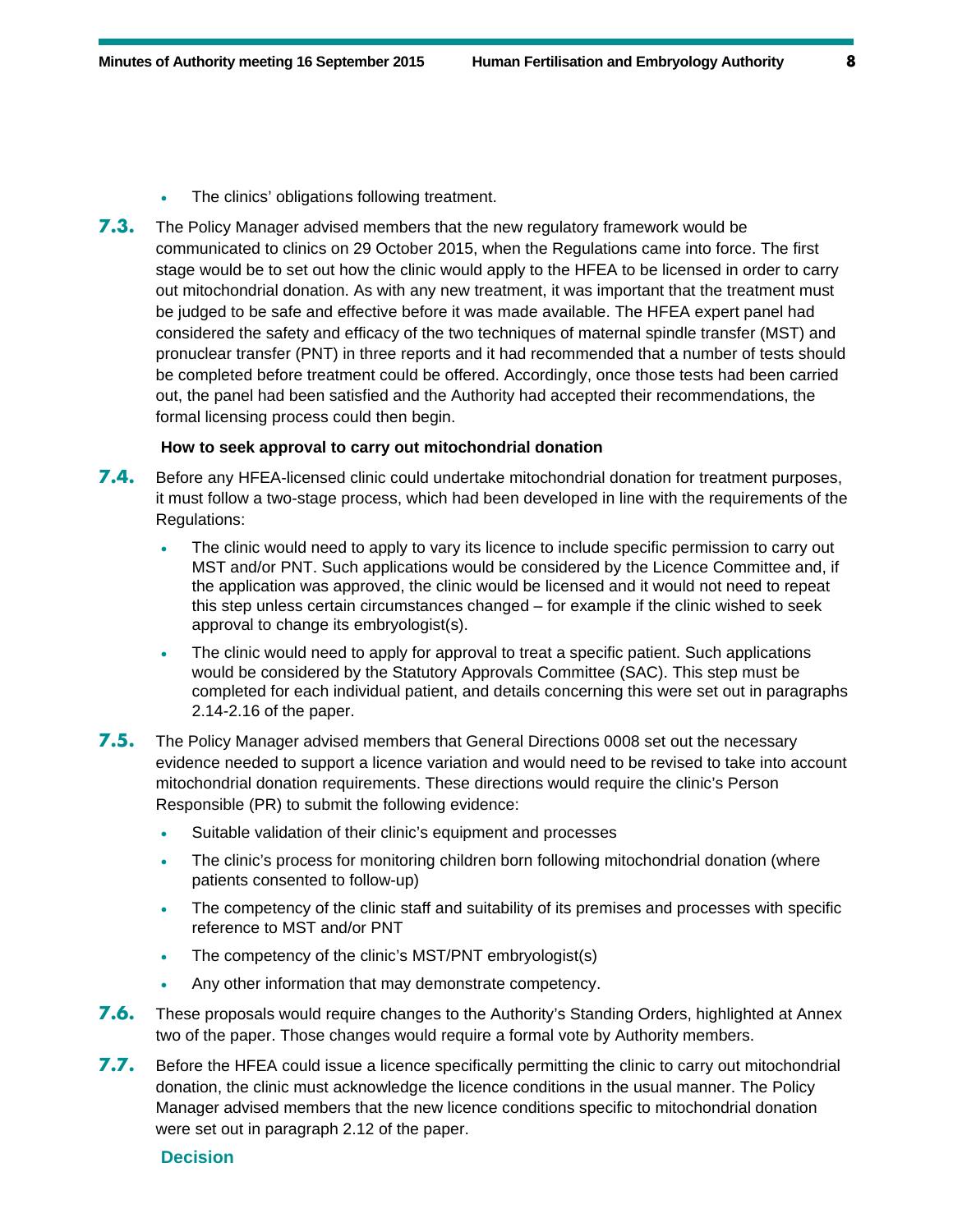- **7.8.** Following a discussion, members approved, subject to minor amendments:
	- The regulatory approach to clinics applying to vary their licence to perform mitochondrial donation
	- The individual patient approval process
	- The new licence conditions
	- The necessary amendments to General Directions 0008 (information to be submitted to the HFEA as part of the licensing process) and revisions to the Standing Orders.
- **7.9.** Members also formally delegated the later amendments to General Directions 0008 and the Code of Practice, to include (but not be limited to) performance indicators for MST/PNT embryologists, to a sub-set of Authority members, in accordance with its powers under section 6.6 of the Standing Orders.

#### **How to run a good quality service**

- **7.10.** The Policy Manager advised members that, once a clinic had been licensed to carry out mitochondrial donation and a patient approved for treatment, the clinic would be required to run a good quality service in line with the new regulatory requirements. Putting this in place would entail:
	- A registration process
	- The use of new consent forms
	- A specific, stand-alone Code of Practice guidance note
	- Amendments to General Directions.
- **7.11.** The Policy Manager provided an overview of the proposed approach to obtaining patient, partner, and donor consent. The HFEA was proposing to introduce separate consent forms for patients seeking mitochondrial donation and for donors. These forms would reflect the specific information needs of such patients and donors as opposed to standard fertility treatment patients.
- **7.12.** The Policy Manager also asked members to consider an approach to the disclosure of nonidentifying information about mitochondrial donors to patients and parents following mitochondrial donation. Members were also asked to consider whether to introduce a similar policy as that for gamete donation, whereby a patient or parent could seek certain non-identifying information about the mitochondrial donor from the clinic or from the HFEA. The HFEA, however, did not propose introducing the same guidance to clinics to encourage the disclosure of that information in the same way as for gamete donation.

#### **Decision**

- **7.13.** Following a discussion, members approved:
	- The approach for how clinics should run a good quality service, including new guidance, directions, use of new consent forms and the information clinics would submit to the HFEA
	- The approach to obtaining consent and the disclosure of non-identifying information
	- The mitochondrial guidance note
	- Amendments to General Directions 0001 (gamete and embryo donation), 0005 (collecting and recording information for the HFEA) and 0007 (consent).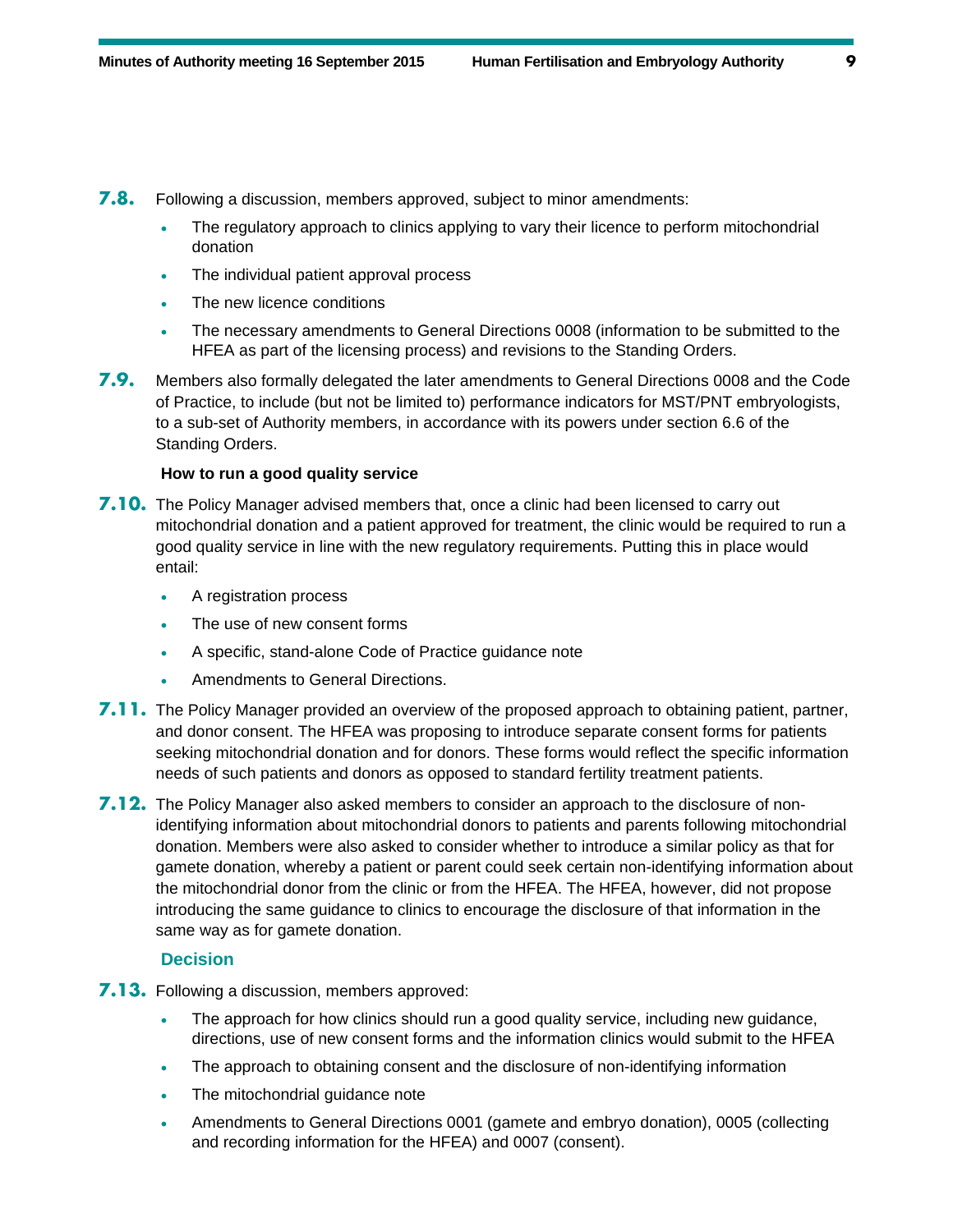#### **What to do after treatment**

- **7.14.** The Policy Manager advised members that, following treatment, clinics would need to ensure that they continued to comply with their obligations under the new regulatory framework. All clinics would be required to have in place a documented process for monitoring children born following mitochondrial donation, where patients had consented to follow-up. In addition, clinics would need to submit an annual report on patient uptake of follow-up studies and non-patient specific information on the outcomes.
- **7.15.** In relation to the export of MST or PNT eggs or embryos, the Policy Manager advised members that the Regulations did not prevent post MST or PNT eggs or embryos (created following the authorisation by the Authority) from being exported. The Executive felt that the export of post MST or PNT eggs or embryos should not take place under General Directions, but that a specific requirement should be included in General Directions 0006 (imports and exports) to reflect the need for clinics abroad to have equivalent expertise and mechanisms in place. The approval of such an amendment would be delegated to the sub-group of members referred to in paragraph 7.9 above.
- **7.16.** The Policy Manager advised members that consequential changes following the introduction of the new Regulations had been made to the existing guidance in the Code of Practice. These changes were not substantial but were required to ensure accuracy across the Code of Practice.

#### **Decision**

- **7.17.** Following a discussion, members approved:
	- The regulatory requirements for clinics following mitochondrial donation treatment
	- The approach to the export of eggs or embryos
	- The consequential changes to the Code of Practice
	- Amendments to General Directions 0005 (collecting and recording of information for the HFEA) and 0012 (retention of records).
- **7.18.** It was agreed that, in relation to the approach to follow-up reporting for monitoring children following mitochondrial donation, where patients had consented to follow-up, the Executive should consider this further. Members emphasised that clinics should have robust follow-up mechanisms in place and that patients should be encouraged to consent to the follow-up of children born following mitochondrial donation. The approach would therefore be discussed further and agreed by a sub-group of members.
- **7.19.** Members also approved (with a formal unanimous vote) the necessary revisions to the Standing Orders to take into account the mitochondrial donation approval process at Annex two of the paper.
- **7.20.** Members also voted unanimously for the Standing Orders to be amended to increase the number of members attending the Audit and Governance Committee (AGC) from four to five in order to ensure less risk to quoracy.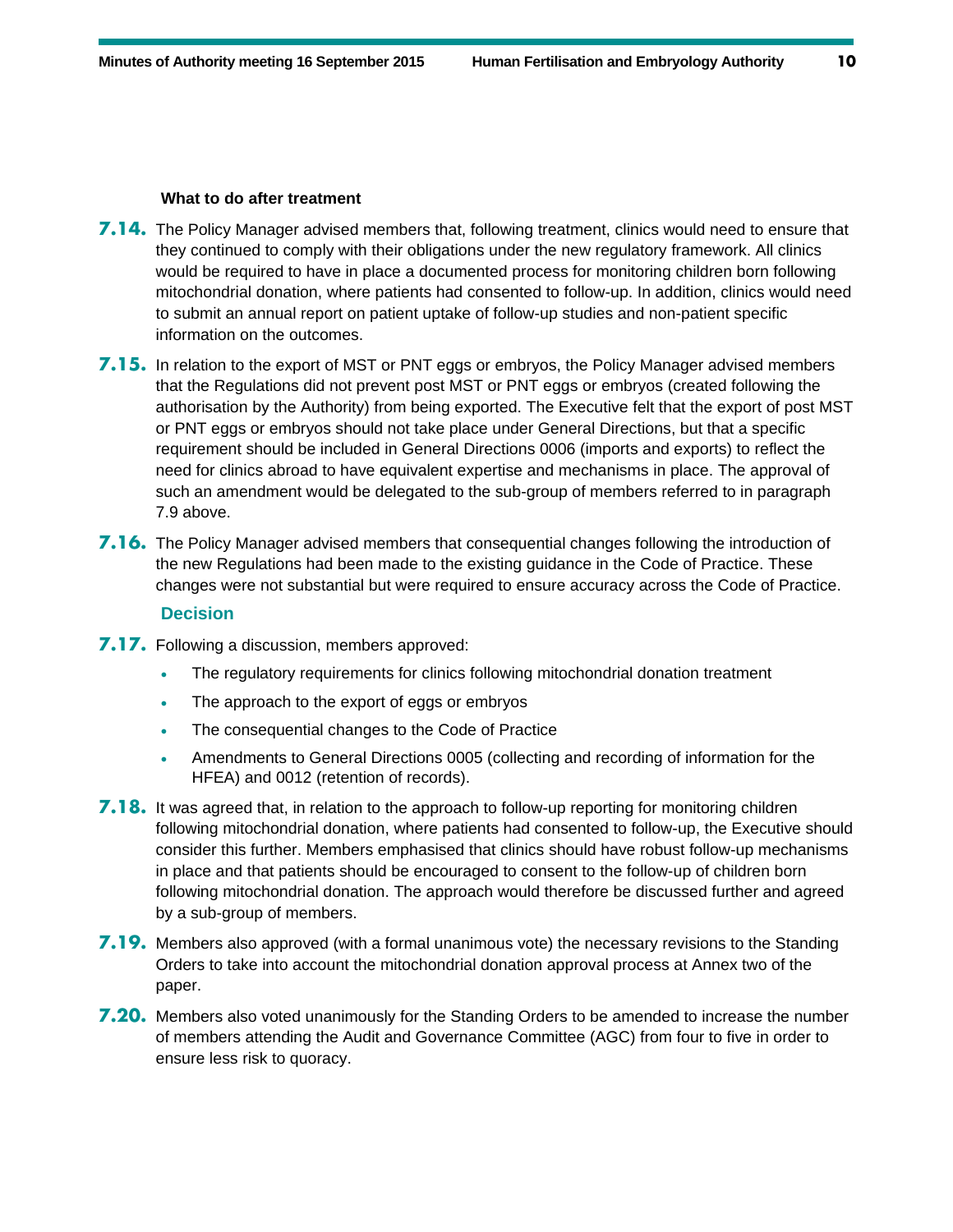# **8. Business Plan 2016/17: outline objectives**

- 8.1. The Head of Business Planning reminded members of the timetable for the implementation of the 2015/16 business plan and the development of the 2016/17 business plan. The business planning cycle commenced each year in August, with development of the draft plan occurring from September through to December. During October, when the delivery cycle had reached the end of quarter two of the financial year, a review took place to consider progress against the current business plan. This was an opportunity to either re-publish the current plan if any changes were required, or identify what would need to be continued through to the next financial year. The HFEA strategy was also considered, with a three year delivery outline having previously been agreed by the Authority in 2014.
- **8.2.** The Corporate Management Group (CMG) also considered current and future aims, what activities these required and what resources would be needed to deliver them. The Head of Business Planning advised members that, in December, the Department of Health would need to receive a first draft of the business plan for 2016/17, which meant that the draft would be brought to members for consideration at their meeting in November. From January through to April 2016, there would be an iterative process, where discussions took place with the Department of Health about the draft plan, identifying anything that the sponsors or Ministers would like changed or incorporated. The aim was to finalise the plan and associated budget in order for it to be signed off in March and published in April 2016.
- **8.3.** The Head of Business Planning provided members with an overview of the main points and activities proposed for the 2016/17 business plan, which were set out in more detail in the paper. The activities continued to focus squarely on achieving the HFEA's vision of 'high quality care for everyone affected by assisted reproduction'. All the HFEA's statutory work was included (regulation and information provision) and the IfQ programme would be a major part of the plan over the remainder of the current business year and for much of the next. The plan would reflect the HFEA's continued emphasis on being a high-value, high-quality public body.

#### **Decision**

**8.4.** Members approved the outline as a basis for drafting the 2016/17 business plan and noted that the full draft would be presented to them at their meeting in November.

# **9. Information for Quality update**

- **9.1.** The Director of Compliance and Information explained that the IfQ programme was a comprehensive review of the information that the HFEA held, the systems that governed the submission of data, the uses to which it was put and the ways in which the information was published.
- **9.2.** The Director of Compliance and Information provided an overview of progress thus far. The procurement process of selecting suppliers was now complete and suppliers had started purposefully, working on five outward facing elements of the programme. The HFEA was adopting an Agile methodology. The work had been organised successfully, and three 'sprints' (usually a two week period of activity) had now been completed, including a phase called Discovery+ where users' expectations of the new systems were finalised.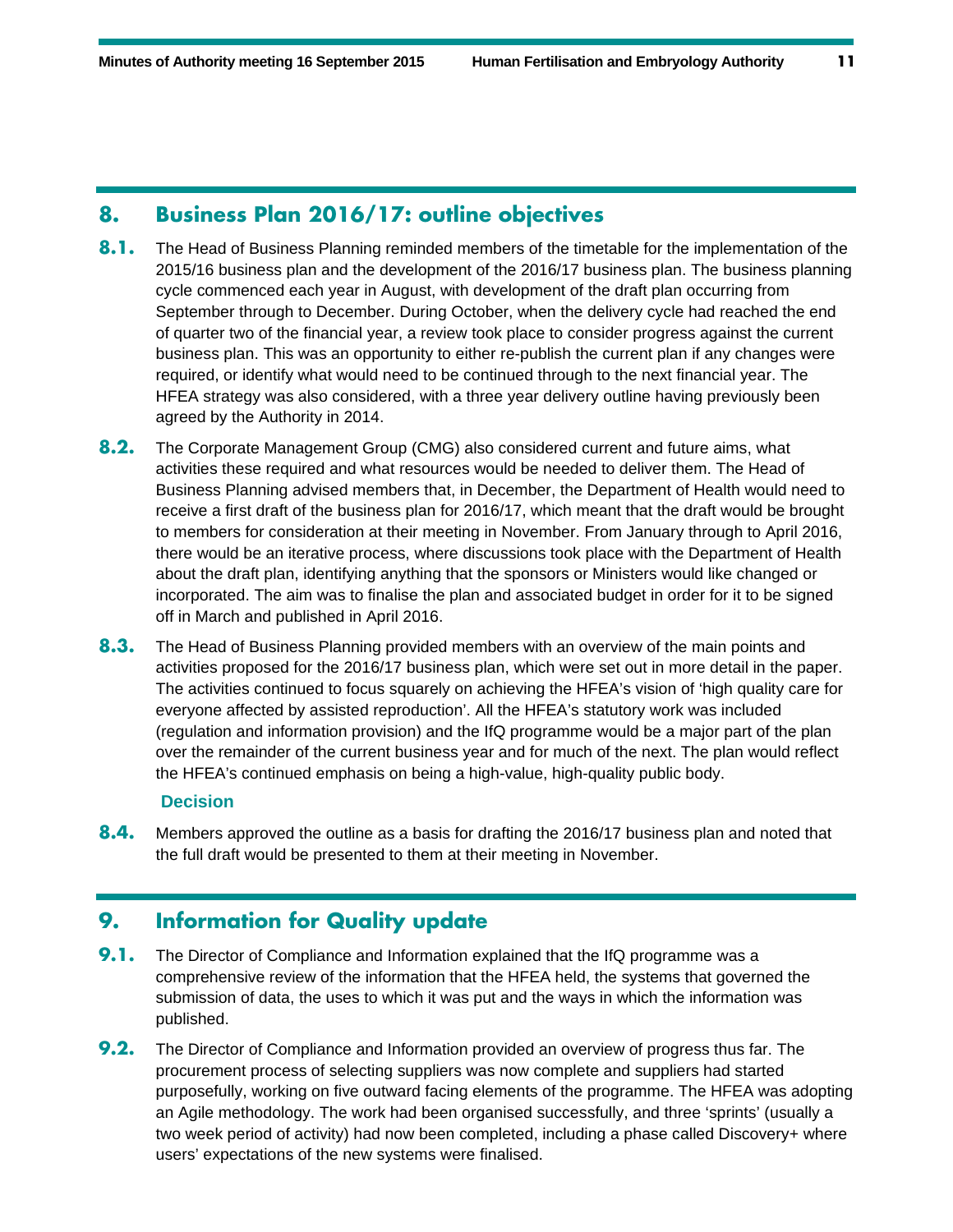- **9.3.** The Director of Compliance and Information reminded members that the externally facing part of the IfQ programme could not proceed beyond the 'Alpha' stage (proof of concept) until further approvals in line with Government Digital Service standards had been granted by the Department of Health. Alpha stage development had now commenced and was expected to last for eight weeks, with a formal decision expected in November 2015. In advance of that, in order to make the process as smooth as possible, the Executive had been in active discussions with colleagues at the Department of Health who were content to provide informal indications along the way.
- **9.4.** The Director of Compliance and Information provided an overview of managing the key risks. It was acknowledged that the programme was very ambitious in terms of what was being achieved with the available resources. The main contractor, Reading Room, had made good progress. The HFEA's internal teams were also heavily involved in development. Specialist, additional, expertise would, however, be required for certain aspects such as IT security and cloud infrastructure.
- **9.5.** The Director of Compliance and Information reminded members that data migration was a key risk to the programme, with 20 years' of treatment data being transferred to the new Register structure. It has always been emphasised that the HFEA would not implement a new system of data submission until the data migration strategy had been completely satisfied. This commitment inevitably introduced a degree of uncertainty as regards a published timetable for implementation.
- **9.6.** The Director of Compliance and Information advised members that, until the necessary procurement processes and approvals had been completed, together with more detailed planning assumptions, the Executive had not thought it appropriate to put a detailed timetable into the public domain. This position was one supported by the external stakeholder group, who continued to play a vital role in an advisory capacity in the IfQ programme. The Director of Compliance and Information, however, provided members with an indicative timeline which would form the basis for external communications, and would provide clinics with a greater degree of certainty in relation to the impact on them relating to changes in the submission of treatment information.
- **9.7.** The timetable was subject, principally, to Alpha stage approvals being granted. The full implementation of the Clinic Portal would be dependent on data migration progressing successfully. With this in mind, a timetable of February to March 2016 was indicated for 'Beta' versions of the website, Choose a Fertility Clinic (CaFC) and the Clinic Portal (without treatment submission functionality) to be launched, with a live version of the Clinic Portal subsequently being released to those clinics with a direct electronic data interchange (EDI) with the HFEA in October 2016. A slightly longer period of time would be needed for those clinics that used thirdparty systems.
- **9.8.** The Director of Compliance and Information advised members that the Executive was about to start a process of engagement with clinics so they were aware in advance of the requirement to undertake some data cleansing work. The bulk of this work was expected to take place from October 2015 and completed in the spring of 2016.
- **9.9.** Following a discussion relating to the indicative timeline, members noted that a final timeline would be published in due course. Members also noted:
	- The progress made on the IfQ Programme
	- That Alpha stage development had now commenced and progression for the externally facing part would be dependent on external approval.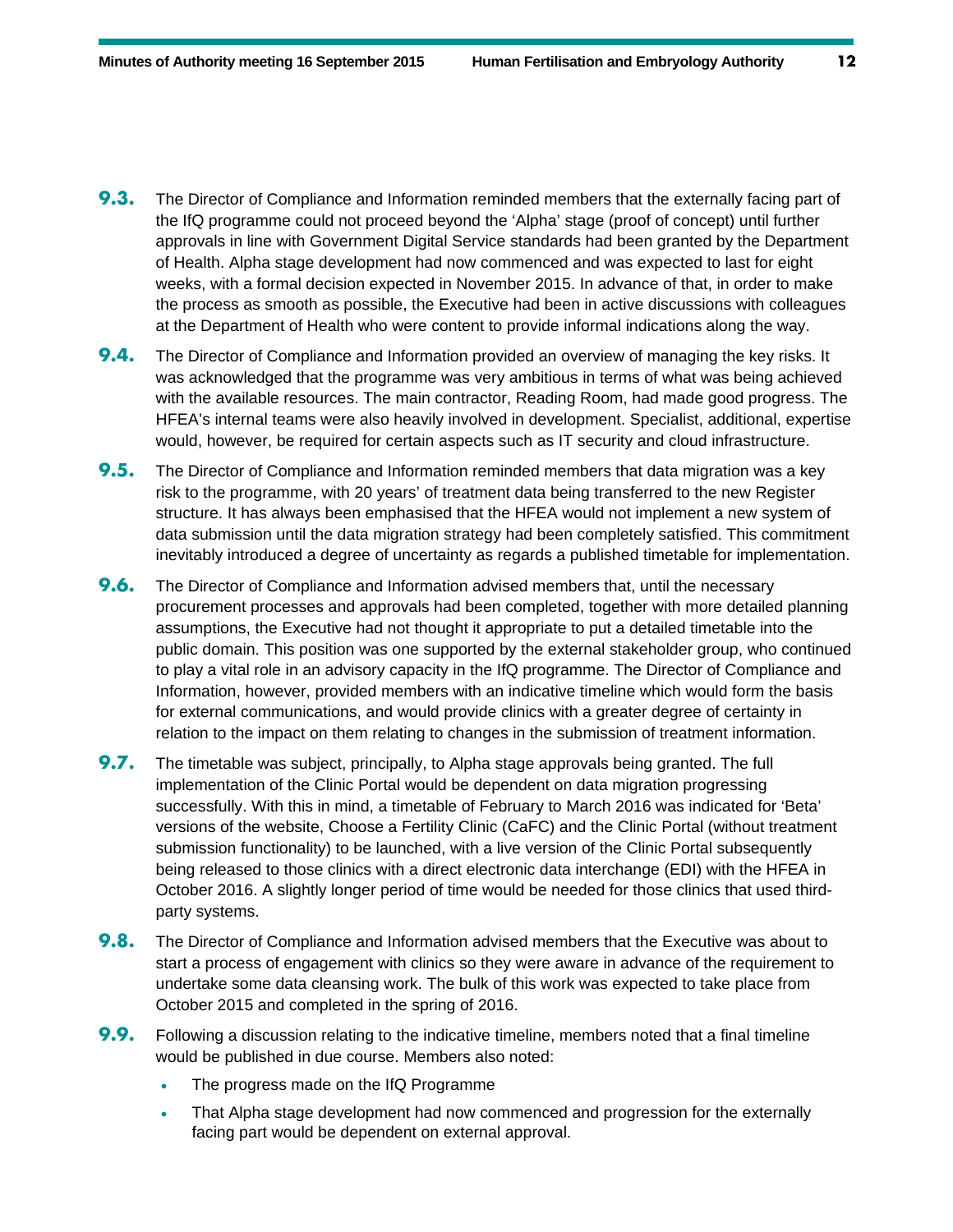## **10. Compliance activities 2014/15: a review**

- **10.1.** The Chief Inspector advised members that the paper introduced a suite of papers which analysed and commented on the impact of the HFEA's regulatory activities.
- **10.2.** Members were advised that the first four items would be treated as one and a single discussion would take place thereafter on the issues raised. The final paper on the compliance and enforcement policy would be subject to a separate discussion.
- **10.3.** The Chief Inspector reminded members that the HFEA's strategy for 2014-17 signalled an ambition for high quality care for everyone affected by assisted reproduction. Within the boundaries of its statutory remit, the HFEA's regulatory activities were directed to the improvement of the quality and safety of care. It was important that the HFEA, from time to time, scrutinised and challenged its regulatory approach and considered recommendations for improvement.
- **10.4.** The cause and effect of regulatory activities were, however, difficult to measure. It was evident that the existence, production and development of the Code of Practice, which provided a set of rules to guide clinics, together with the prospect of inspection, promoted compliance. In addition to providing guidance, the Chief Inspector advised members that the HFEA also provided a framework for clinics through consent forms and the procedures that were in place for reporting information.
- **10.5.** The Chief Inspector advised members that the HFEA also provided guidance to clinics in general and on a one to one basis, and all clinics had access to a dedicated inspector. Clinic performance was also continually monitored between inspections using a risk tool to flag up performance concerns at individual clinics. Any recommendations made at inspection were also monitored to ensure implementation.
- **10.6.** Taking the limitations of the HFEA's statutory remit into account, the Chief Inspector advised members that the Executive aimed to keep the HFEA's regime under review and to continually evolve its regulatory approach in line with its strategic goals.
- **10.7.** The papers presented to Authority members set out what the HFEA could measure in terms of compliance and an analysis of the outcomes of those measures in terms of success.

# **11. Compliance activities 2014/15: analysis of risk tool alert data**

- **11.1.** The Senior Inspector advised members that the HFEA had been using the risk based assessment tool (RBAT) to enhance the monitoring of clinics between inspection visits since April 2011. Members noted that the risk tool measured performance in relation to the following indicators:
	- Outcomes in terms of both clinical pregnancy rates and clinical multiple pregnancy rates
	- Submission of critical register information relating to treatments using donor gametes
	- Timeliness of payment of monthly HFEA invoices.
- **11.2.** Performance was analysed based on the information submitted to the HFEA by clinics. Where the trend analysis performed by RBAT suggested that there may be a dip in performance, an automated alert was sent to the Person Responsible (PR) and clinics were expected to act on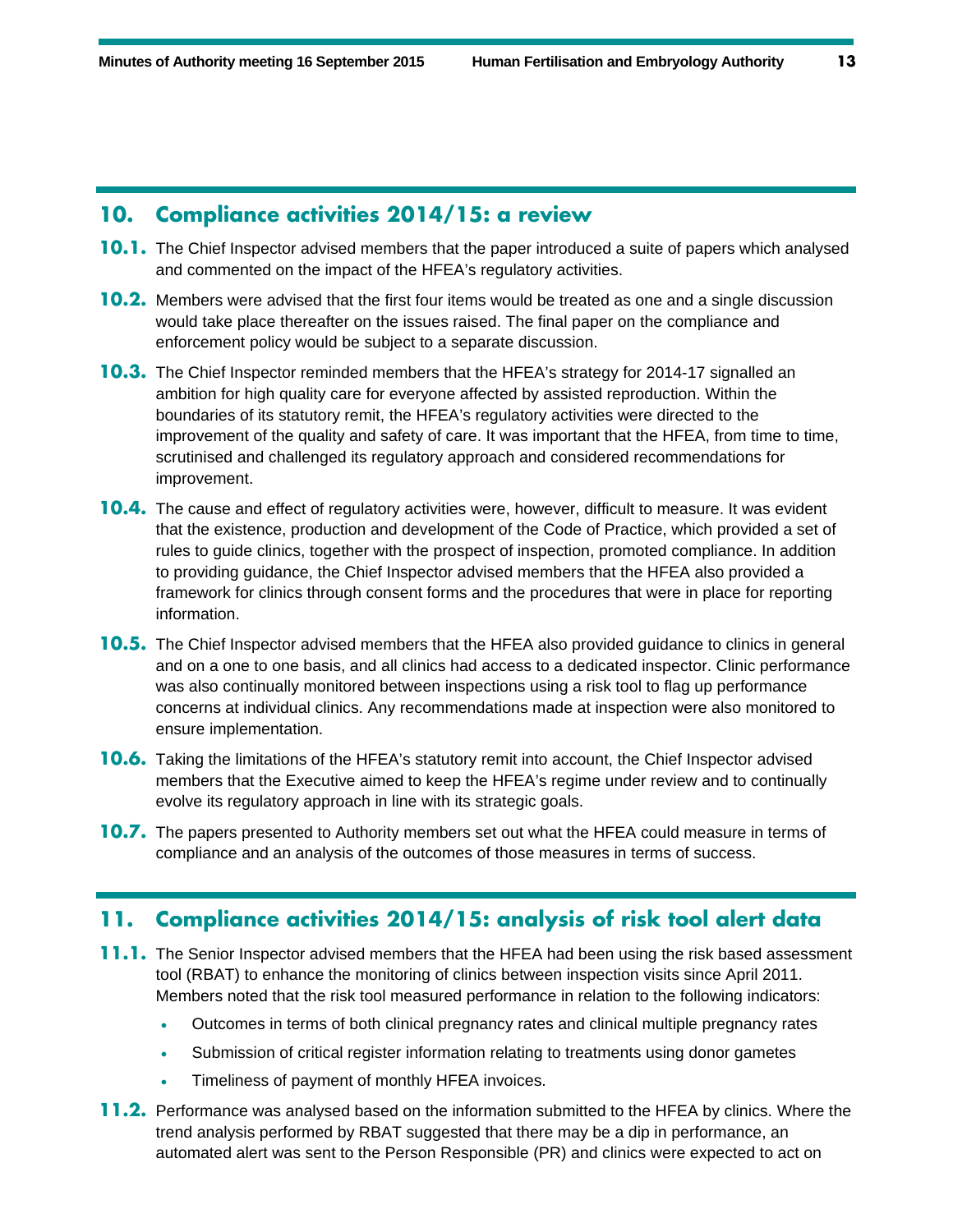those alerts to investigate any possible causal factors and take corrective action if appropriate. Inspectors and/or members of the Register Information team also carried out targeted follow-up where appropriate.

- **11.3.** The Senior Inspector advised members that the paper provided an update to the review of RBAT outputs completed in 2014 and aimed to identify trends, establish performance against the benchmark analysis undertaken in 2014, and identify actions for the future in relation to the focus of the HFEA's regulatory interventions.
- **11.4.** The Senior Inspector provided members with an overview of the number and type of alerts issued from the risk tool, which were set out in detail in the paper.
- **11.5.** Members noted that clinics' performance between April 2014 and March 2015 had improved in relation to success rates and timeliness in payment of fees, but had worsened in relation to submission of critical register information. However, it was anticipated that the IfQ programme would have a significant impact on the quality of register submissions.
- **11.6.** Members also noted that alerts relating to success rates showed a more promising pattern, with the number of alerts decreasing in each area, evidence that clinics were taking action to continually improve their success rates.
- **11.7.** The small increase in the number of alerts relating to clinical multiple pregnancy rates in 2014/15 was surprising, since clinics had had since October 2012 to adjust to the 10% multiple live birth rate target. However, data for the sector as a whole showed that in 2013/14, 19 clinics had a multiple pregnancy rate that was likely to be higher than the 10% multiple birth rate target, whilst in 2014/15 this had decreased to 15 clinics. This suggested that clinics were taking action to review the effectiveness of their multiple births minimisation strategies and it was thought that the HFEA's proactive real time monitoring through RBAT had played a role in encouraging this behaviour.
- **11.8.** The Senior Inspector advised members that the HFEA felt the risk tool provided useful and timely information to give to clinics in order to prompt them to review processes and take subsequent action where appropriate. It also helped the inspectorate to focus its activities on quality of service and prompted interaction with specific clinics.

# **12. Compliance activities 2014/15: analysis of inspection findings**

- **12.1.** The Senior Inspector advised members that the paper provided an analysis of non-compliances found in the course of renewal and interim inspections between 1 April 2014 and 31 March 2015, and a comparison with the 2013/14 inspection findings.
- **12.2.** The Senior Inspector provided members with an overview of how the inspection team had been successful in meeting the objective of improving the quality and safety of care through the HFEA's regulatory activities. The analysis was set out in detail in the paper and included:
	- 323 recommendations in 2014/15 with 215 having been fully implemented to date
	- 185 recommendations to correct higher risk critical and major non-compliances with 137 of those implemented to date.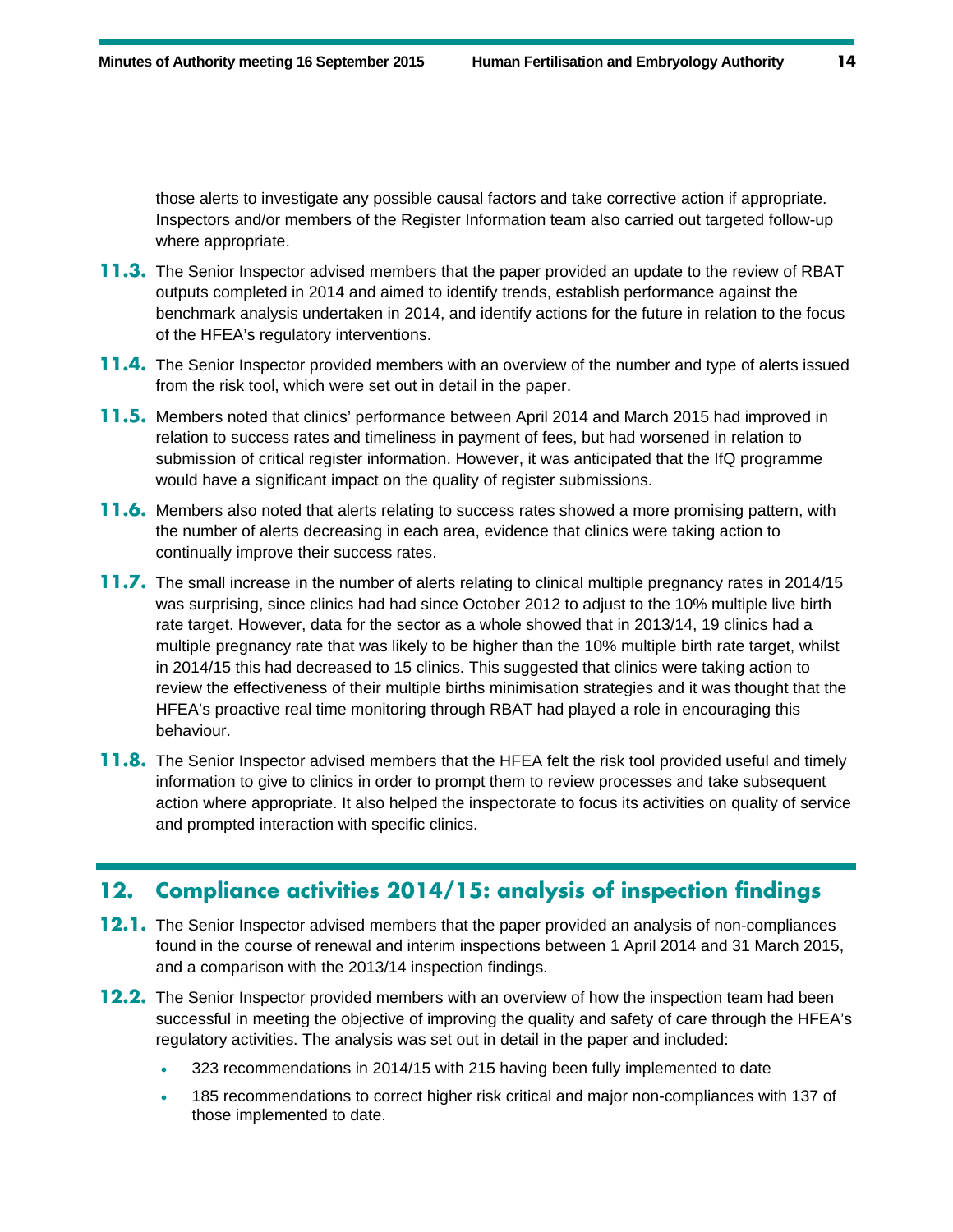- **12.3.** Members noted that in post-inspection feedback, 35 of 38 respondents inspected in 2014/15 agreed that inspection had promoted improvement to the way their clinic carried out its work.
- **12.4.** The Senior Inspector advised members that in 2014/15 there had been 59 inspections of treatment and/or storage clinics. It was important to note that, although fewer inspections were carried out in 2014/15 than in the preceding year, there had been a higher proportion of inspections at large clinics compared to 2013/14 and a lower proportion at treatment only clinics. Large clinics tended to provide more complex treatments and, as a result, were subject to compliance with more requirements than treatment only clinics.
- **12.5.** Members noted that there had been an increase in critical non-compliances in 2014/15. Recommendations to address all these critical non-compliances had all been fully implemented. The main reasons for this increase in critical non-compliance were:
	- Inspection of different areas, including surgical procedures
	- Repeat non-compliance at the same clinic upgraded from major to critical
	- Sporadic or repeat non-compliance at different clinics, including storage consent and counselling.
- **12.6.** The Senior Inspector provided an overview of some common reasons for non-compliance, which included changes of staff, premises and equipment and processes in clinics, together with understanding of the Code of Practice not being sufficiently widespread within the clinic.
- **12.7.** The Senior Inspector advised members that the HFEA would continue to promote compliance by:
	- Developing effective methodologies to inspect clinics in a focused and proportionate manner
	- Monitoring the implementation of recommendations made on inspection
	- Requiring clinics to have an effective quality management system and, specifically, effective audit procedures, to ensure their compliance and assure the effectiveness of improvements
	- Providing advice on the Code of Practice requirements
	- Liaising across the HFEA to develop regulatory tools and to flag concerns where clarity was needed relating to existing requirements
	- Liaising with other regulators to clarify requirements
	- Liaising with, and informing the sector, through the annual conference, workshops and clinic visits to promote knowledge of the Code of Practice requirements and to promote a culture of compliance.
- **12.8.** Members noted that levels of compliance remained high, and the non-compliances identified during inspection related to either high risk or complex areas of practice. Inspections continued to adapt to the regulatory landscape and clinics were clearly making improvements prompted by the HFEA's regulatory activities. Post inspection feedback supported a conclusion that inspection visits led to improvements in service delivery and patient care.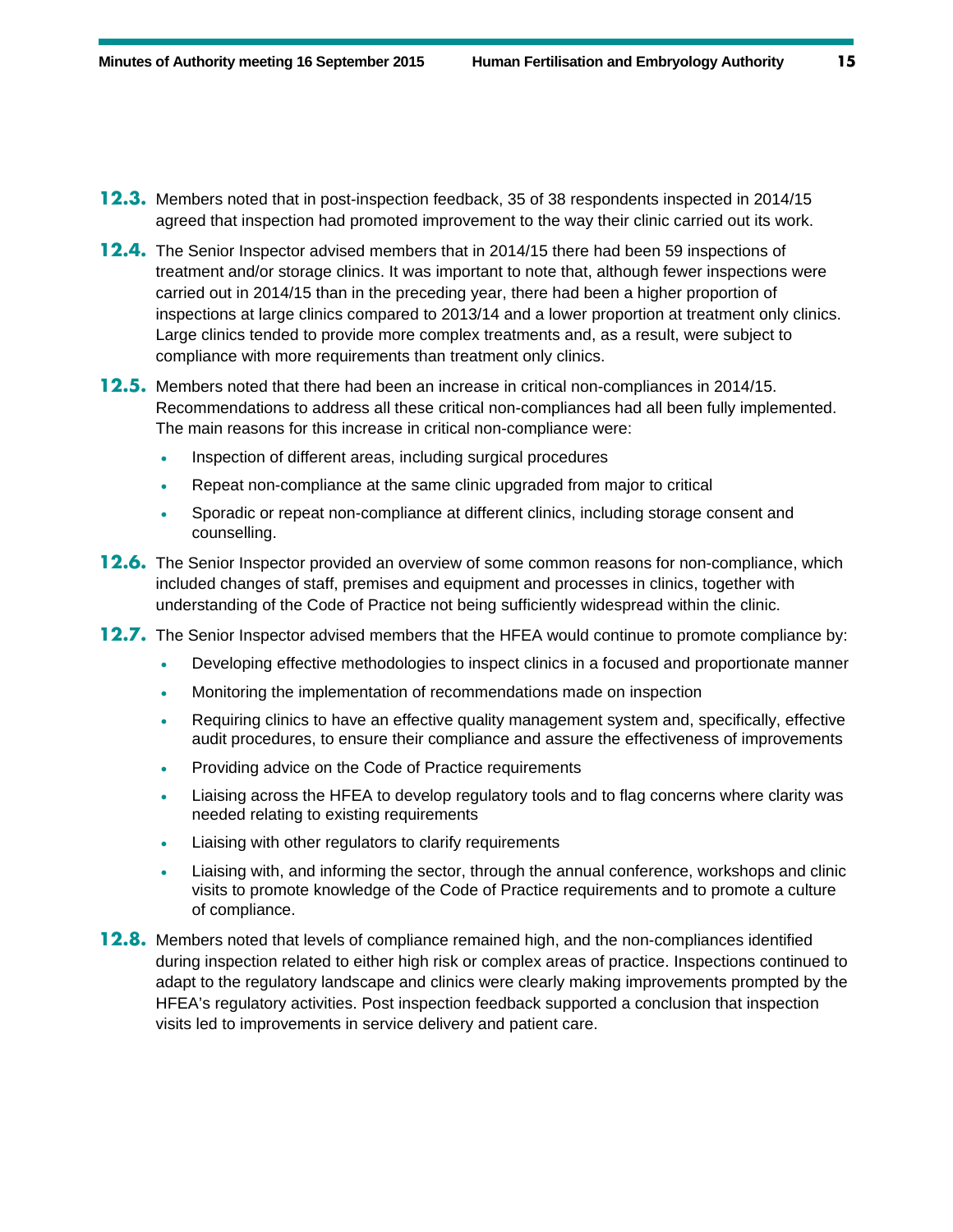# **13. Compliance activities 2014/15: clinical governance learning and culture**

- **13.1.** The Clinical Governance Inspector advised members that an estimated 1% of the 60,000 cycles of IVF treatment that were carried out in the UK each year were affected by some sort of adverse incident. The HFEA's definition of an adverse incident was 'any event, circumstance, activity or action which has caused, or has been identified as potentially causing harm, loss or damage to patients, their embryos or gametes and also to staff at licensed clinics.'
- **13.2.** The Clinical Governance Inspector advised members that clinics had a statutory duty to report and analyse the cause of incidents. Similarly, the Authority had a duty to investigate and take appropriate control measures in relation to reported incidents. Reported incidents were graded using an incident grading matrix, taking into account the severity of the outcome, the potential outcome and the likelihood of it happening again. 'A' grade incidents were considered the most serious and when one was reported to the HFEA, the clinic was immediately contacted to obtain more information, in light of which the team would agree what action needed to be taken. An incident inspection was also carried out in order to ascertain why the incident happened and identify action needed to minimise the risk of a similar incident happening in the future. Following this inspection, and after the clinic had completed its own investigation, the HFEA produced a root cause analysis report. This information was then presented to the HFEA's Licence Committee which decided if any further regulatory action needed to be taken.
- **13.3.** The Clinical Governance Inspector provided an overview of incidents reported to the HFEA over the previous five years. Members noted that the number of incidents had remained fairly static, and it was disappointing to note that the number of administrative, more avoidable, incidents had also remained static. In October 2010, the decision had been taken to publish 'A' grade inspection reports and Licence Committee minutes on the HFEA website. There had been some concern in the sector that such publication might be seen as a punitive measure and make clinics reluctant to report serious incidents, although it appeared that this had not, in the event, been the case.
- **13.4.** The Clinical Governance Inspector advised members that the HFEA published its first incident report in July 2014, covering the period between January 2010 and December 2012. The report described a number of lessons learned and provided examples of improvements that had been made by clinics following incidents. In December 2014, the HFEA published its first annual incident report, which covered 2013 data, and the report covering 2014 data was due to be published today.
- **13.5.** The analysis of the 2014 data showed that:
	- Avoidable incidents were still happening, which was a recurring theme within the wider healthcare setting
	- Clinics were not always conducting robust investigations or taking the incidents seriously and they must improve the quality of their investigations.
- **13.6.** The Clinical Governance Inspector provided members with an overview of how the HFEA intended to address this. The aim was to encourage clinics to take responsibility for their own improvement. These actions included:
	- Working with clinics collectively (workshops, Clinic Focus articles, annual Incidents Report)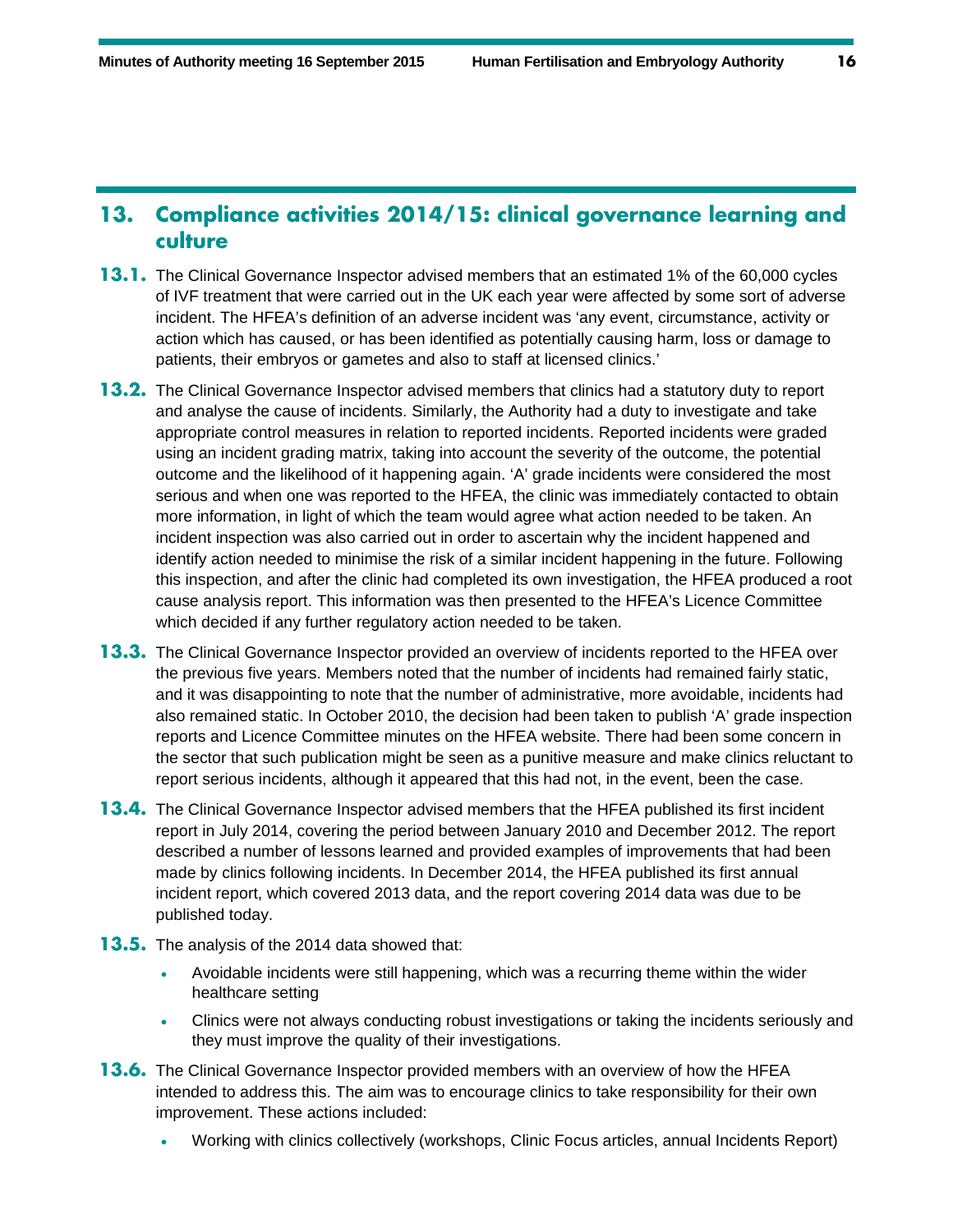- Working with clinics on a one to one basis to encourage them to fully engage with incident investigations
- Re-focusing inspections to look for evidence that clinics had actually learned from incidents and audits and had acted on guidance.
- **13.7.** In summary, the Clinical Governance Inspector advised members that the HFEA aimed to keep its processes under constant review and to establish collaborative working relationships with NHS Improvement, to ensure that wider learning from colleagues working in patient safety in a healthcare setting fed into the HFEA's own ways of working. Members noted that the HFEA was:
	- Seeking to influence the culture in licensed clinics so they developed an embedded learning and safety culture
	- Aiming to ensure that the work of the organisation on incident oversight read across to its inspection activities.

#### **Decision**

- **13.8.** Following a discussion, particularly around the impact of staffing levels in clinics in relation to their ability to carry out treatments effectively, members:
	- Noted the papers and evidence
	- Agreed with the current regulatory focus and approach
	- Confirmed the future direction of the HFEA's regulatory activities
	- Asked the senior management team to consider members' comments and provide an update to Authority members at a later date.

# **14. Compliance and enforcement policy review**

- **14.1.** The Chief Inspector advised members that the Compliance and Enforcement Policy was largely effective. The policy had been in force since 2009 and set out the actions the Compliance team should take to ensure compliance by licensed centres. The policy was part of a suite of documents which also included the Indicative Sanctions Guidance and Applications Guidance.
- **14.2.** The proposals and recommendations for the update of the suite of documents were based on learning from recent experiences, and feedback from Authority members and committee Chairs, on the factors that should be taken into account when considering regulatory sanctions.
- **14.3.** Minor changes were also recommended in order to:
	- Rationalise the practical sequence of events
	- Set out when a report would be drafted and presented to the Executive Licensing Panel or Licence Committee
	- Clarify that forensic scrutiny of a clinic's practices may be undertaken when considered necessary.
- **14.4.** The Chief Inspector advised members that revisions to the applications guidance were also required in order to:
	- Emphasise the importance of the licence history that was considered